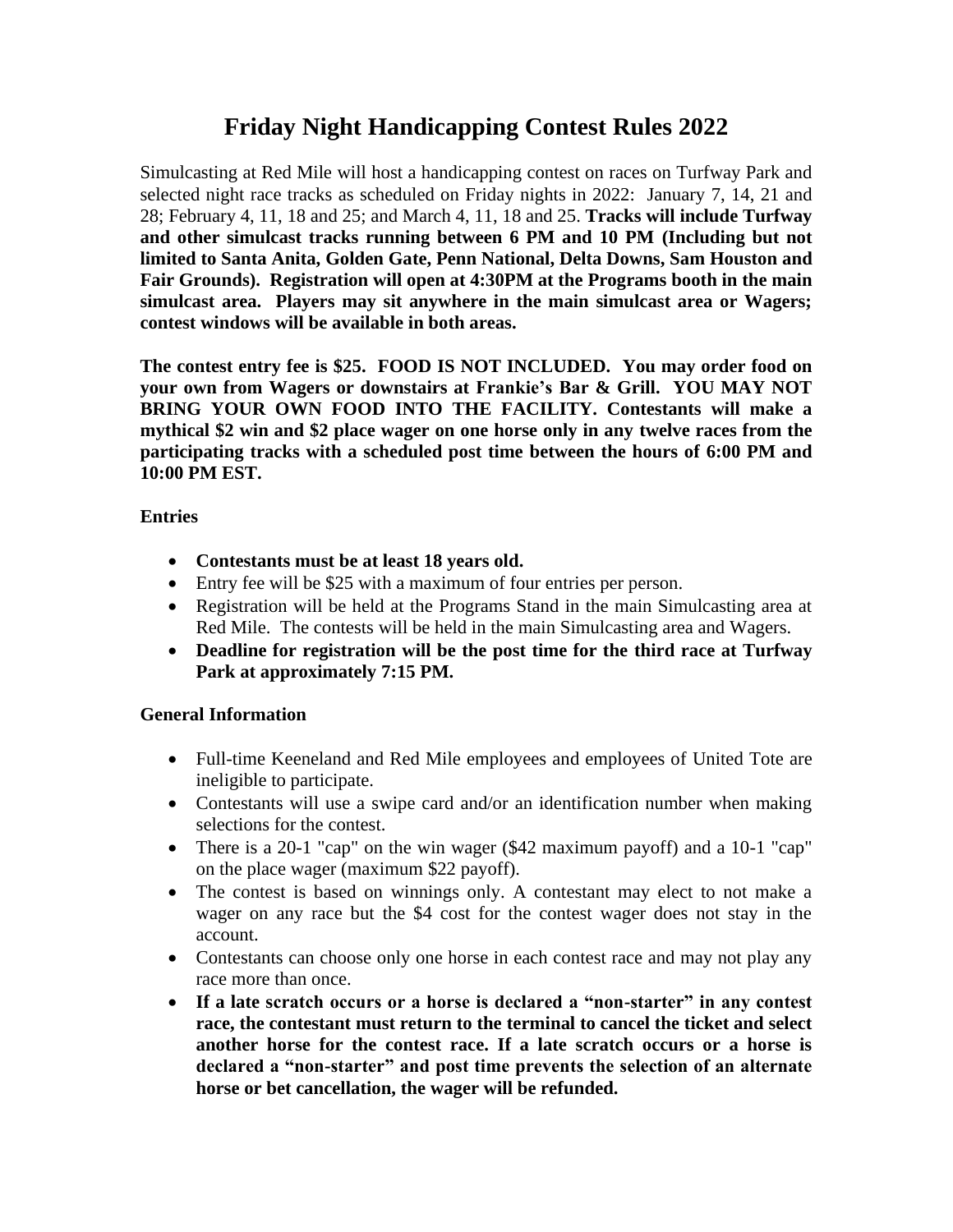- It is the contestant's responsibility to check all mutuel tickets before leaving the terminal.
- Please keep your contest mutuel tickets until the final standings have been declared official.
- All wagers must be made in person; no proxy wagering is allowed.
- If any track cancels racing prior to the first race on a night when only two tracks are running, the contest shall be reduced to six races at the remaining track. If any track cancels during the scheduled card, the contest coordinator will determine if the number of contest races will be reduced. If all tracks cancel prior to the running of a minimum of six total races, the contest shall be canceled and all money refunded. In all other circumstances, management will determine as to the final disposition of prizes.
- In the event of a tie among the winners, the prize for that place and the following place shall be combined and divided equally.
- OFFICIAL STANDINGS AND ANNOUNCEMENTS ARE AVAILABLE ON TVS THROUGHOUT THE FACILITY.
- The top TEN PERCENT (up to a maximum of 10 per night) of the qualifying contestants will be eligible to compete in the Tournament of Champions to be held in November 2022. A contestant may qualify only one time for the Tournament of Champions. This does not affect cash prizes for the qualifying rounds.
- Simulcasting reserves the right to amend these rules at any time.
- In all rulings, the decision of the contest coordinator is final.

\*Guaranteed Prize Distribution (based on 100 entries)

| \$1000    |
|-----------|
| \$600     |
| \$300     |
| \$200     |
| \$100     |
| \$60 each |
|           |

Prize money will be recalculated and distributed based on the final count of paid entries.

**In addition, in 2022 we are continuing a bonus program to reward our most**  consistent players. Beginning with the January 7<sup>th</sup> contests, points will be awarded to the top ten finishers each week (10 points for  $1<sup>st</sup>$ , 9 for  $2<sup>nd</sup>$ , etc.) and at the end of **the season prior to the Tournament of Champions the following cash prizes will be awarded:**

| 1 <sup>st</sup> Place | \$500 |
|-----------------------|-------|
| 2 <sup>nd</sup> Place | \$250 |
| 3rd Place             | \$200 |
| 4 <sup>th</sup> Place | \$150 |